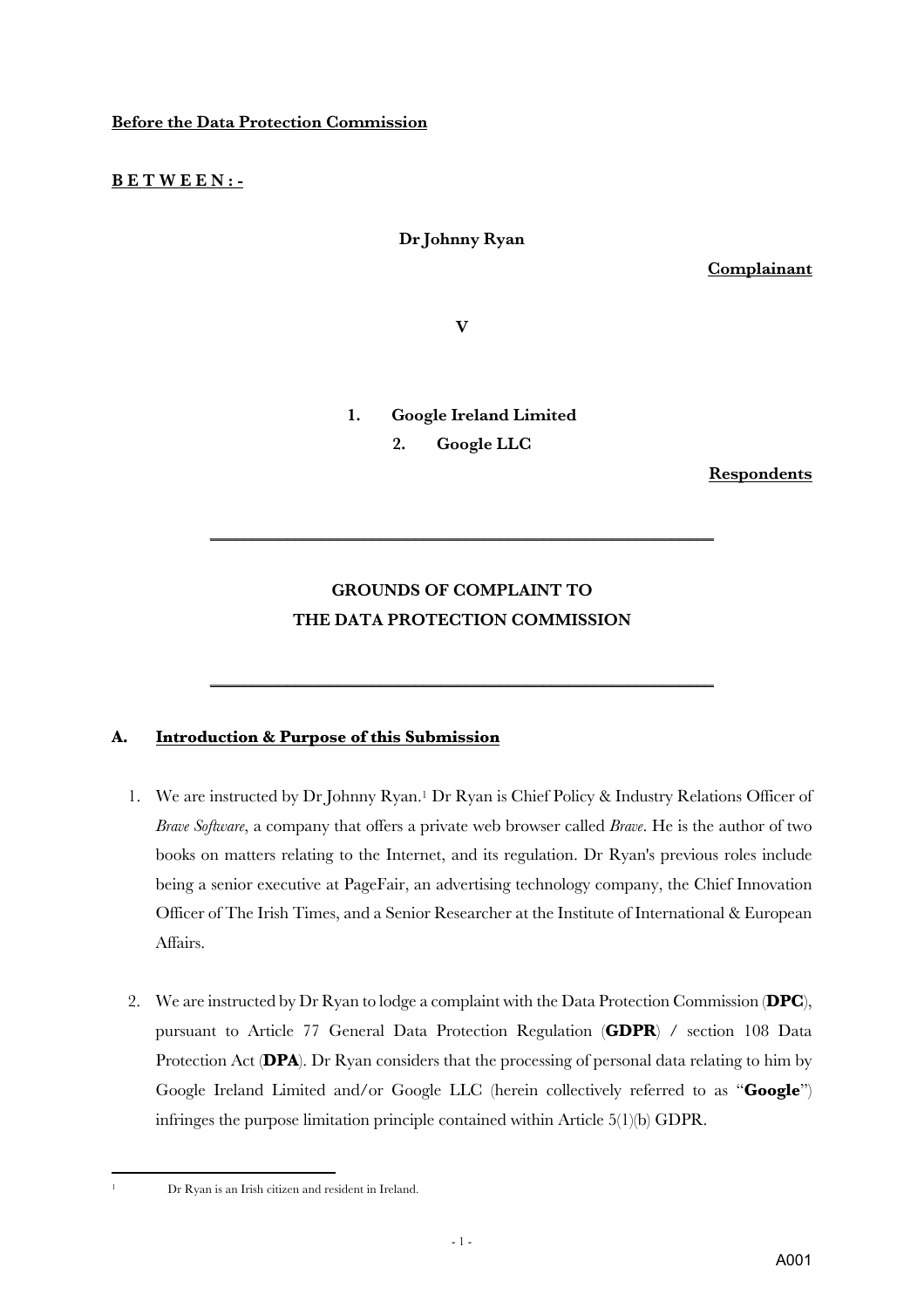- 3. In particular, Google rely on2 (i) their Privacy Policy; (ii) their Google Account dashboard; and (iii) "additional settings available via the user interface of the specific products", summarised in the Google Product Privacy Guide. Dr Ryan's understanding is that these sources are said by Google to:
	- *i.* set out the "specified, explicit and legitimate purposes" for which his data is collected and processed, as required under Article 5(1)(b).
	- *ii.* provide him with "the purposes of the processing for which the personal data are intended as well as the legal basis for processing", in a transparent form, as required by Article 12(1), Article 13(1)(c) and Article 14(1)(c).
	- *iii.* inform him of "the purposes of the processing", in a transparent form, as required by Article 12(1) and Article 15(1)(a).
	- 4. Those sources fail to satisfy each of the requirements set out above. They fail to provide any sufficient limitation on purpose, such that a data subject (such as Dr Ryan) has no clear idea of the specific purposes for which his data has been, and is being, collected and processed. Indeed, as developed below, the sources relied on by Google bear a striking resemblance to the examples of unlawful practice identified by the Article 29 Working Party in its opinion on purpose limitation<sup>3</sup> and in the guidelines on transparency.<sup>4</sup>
	- 5. As a corollary of the above, there will be infringements of other obligations in the GDPR. In particular, but non-exhaustively:
		- *i.* There will have been inadequate identification of the "specific purposes" for which consent is given under Article  $6(1)(a)$  and Article 7, where that is the relevant lawful basis for processing pursuant to Article 5(1)(a).
		- *ii.* There will have been inadequate identification of the "purposes of the legitimate" interests pursued by the controller" under Article  $6(1)(f)$ , where that is the relevant lawful basis for processing pursuant to Article 5(1)(a).

See the email response from data-protection-office@google.com, 20 Jan 2020, 21:19 [B012 – B013]. NB – in Google's email of 11 Feb 2020, 22:54 [B031], they state "All of the processing purposes are detailed in the Google Privacy Policy", which appears to be a narrower approach.

<sup>3</sup> Opinion 03/2013 on purpose limitation (2 April 2013) 00569/13/EN WP 203. See also *Doolin -v- The Data Protection Commissioner* [2020] IEHC 90

<sup>4</sup> Guidelines on transparency under Regulation 2016/679 (11 April 2018) WP260 rev.01.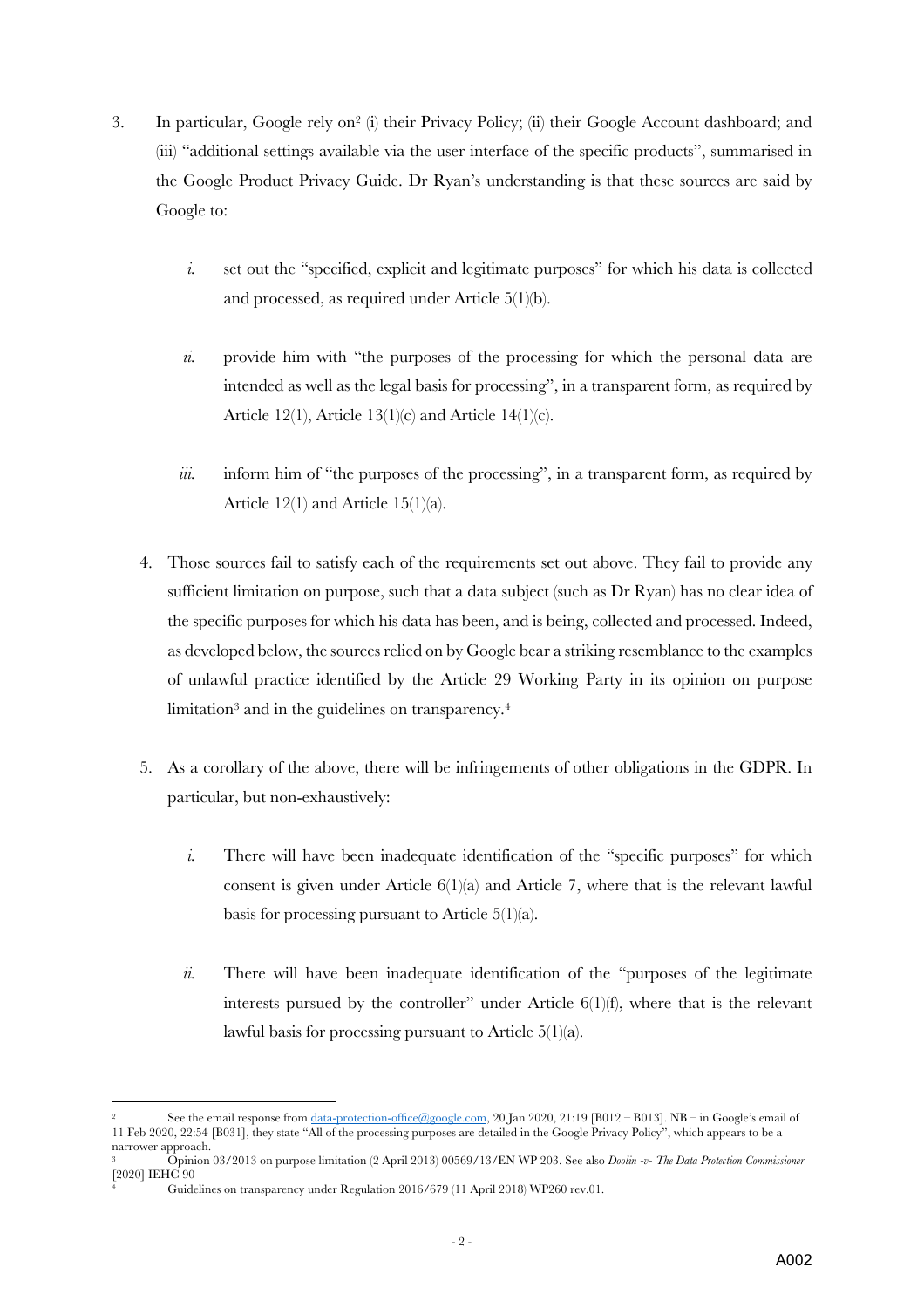- *iii.* There will have been inadequate identification of the purposes to allow data minimisation, accuracy and storage limitation to be assessed, as per Article  $5(1)(c)$ , (d) and (e).
- *iv.* There will not have been explicit consent by the data subject to the processing of special category data "for one or more specified purposes" pursuant to Article 9.
- 6. As to the action which Dr Ryan asks the DPC to take, he asks that  $-$  as well as investigating and taking action in respect of the infringements identified above – the DPC require Google to provide him with a complete and sufficiently specific list of the purposes for which Google processes his personal data, and the relevant legal bases for each purpose. This information is his entitlement under the GDPR. It is also the first step in an assessment of the legitimacy of those purposes and the foreseeability of the processing involved (with implications for Google's compliance with various provisions of the GDPR, including those identified above). Indeed, one of the functions of the Article 15(1)(a) right (and the Article 13(1)(c) and 14(1)(c) obligation) is to allow for exactly this sort of assessment.
- 7. Accordingly, there are two elements to Dr Ryan's complaint. One element relates to the inadequate current identification of purposes by Google. The other relates to the lawfulness of Google's purposes once they have been correctly identified. Both are of importance to Dr Ryan, and the DPC is asked to exercise its powers in respect of both. This may ultimately include the DPC prohibiting Google from continuing to infringe Dr Ryan's rights and requiring Google to take whatever steps are necessary to comply with those rights. In turn, the DPC can prohibit further unlawful activity and prevent what is an "internal data-free-for-all"<sup>5</sup> that results from Google's processing activities.

## **B. Background**

## i. Introduction

8. Our client has entered into correspondence with Google in an effort to elicit an explanation as to their collection and processing activities. Regrettably, Google has failed to engage with that correspondence. Rather, Google has repeatedly and consistently refused to provide a substantive answer to our client.

<sup>5</sup> See [D001]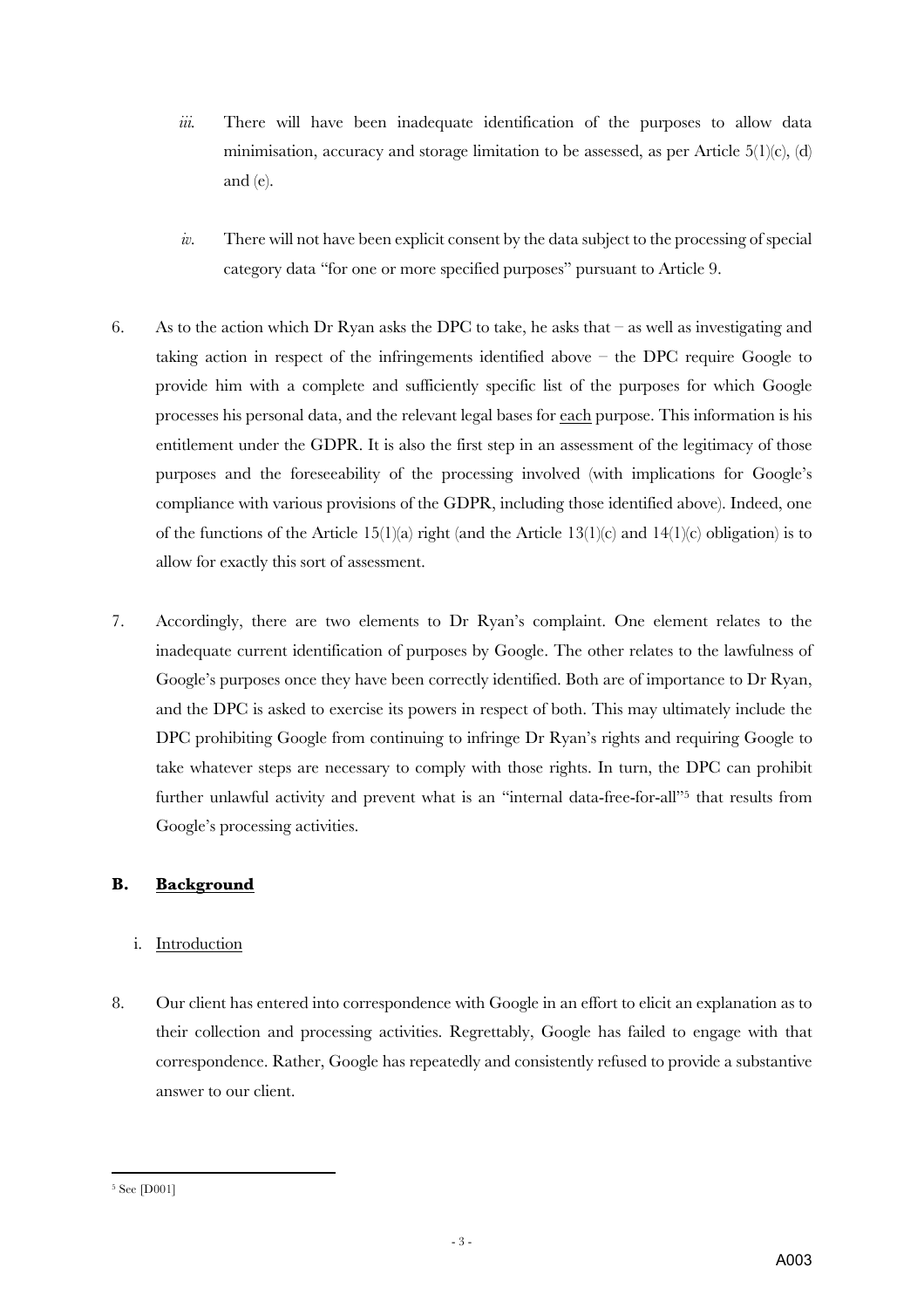9. We have set out the chronology of correspondence to date below. That correspondence chain is exhibited at part B of the enclosed bundle. Page references to that bundle are contained within square brackets (e.g. **[B001]**).

## ii. Correspondence

- 10. Our client initially completed Google's online "download my data" tool on 7 October 2019, which is said by Google to provide a full and complete response to a subject access request (SAR) under Article 15. Note that a copy of that request will be with Google only, as a copy is not provided to data subjects. The responsive data was sent on the same day.
- 11. Following that SAR, Dr Ryan wrote to Google on 15 October 2019 via their online contact form6 to address the shortcomings in the SAR response he received. Dr Ryan requested "the purposes for which information are processed, and the legal basis for each purpose", information to which he is entitled under Article  $13(1)(c)$  and Article  $15(1)(a)$ . In that contact form, Dr Ryan noted at the time that he had already used the "download my data" tool.
- 12. On 14 November 2019, the "data protection office" of Google wrote to our client providing generic information about how to use the "download my data" tool and how to use his Google account **[B001]**. That response did not engage with the fact that our client had already used the tool, which had not addressed his concerns. In particular, no information about purposes or lawful bases was provided to our client. On 16 December 2019, our client filled in Google's "Data Access Request Form", requesting the purposes of processing his data and the lawful basis for each purpose.
- 13. On 27 December 2019, our client wrote to Google about the continuing failure to provide him with the information to which he was entitled. That letter was from our client's current solicitor at his previous firm **[B003]7**. In that letter, our client outlined the information to which he is entitled, and which remained missing from Google's responses. Our client sought Google's substantive reply by 10 January 2020.
- 14. On 10 January 2020, following a chasing email from Dr Ryan's lawyers, Google replied stating that they required more time to provide a substantive response, stating "In the event we are not

<sup>6</sup> A copy of which is appended to Google's email of 14 November 2019 at [B001]. NB, that form was not easy to locate for our

client. <sup>7</sup> Dr Ryan is represented by Mr Ravi Naik. Mr Naik was previously at ITN Solicitors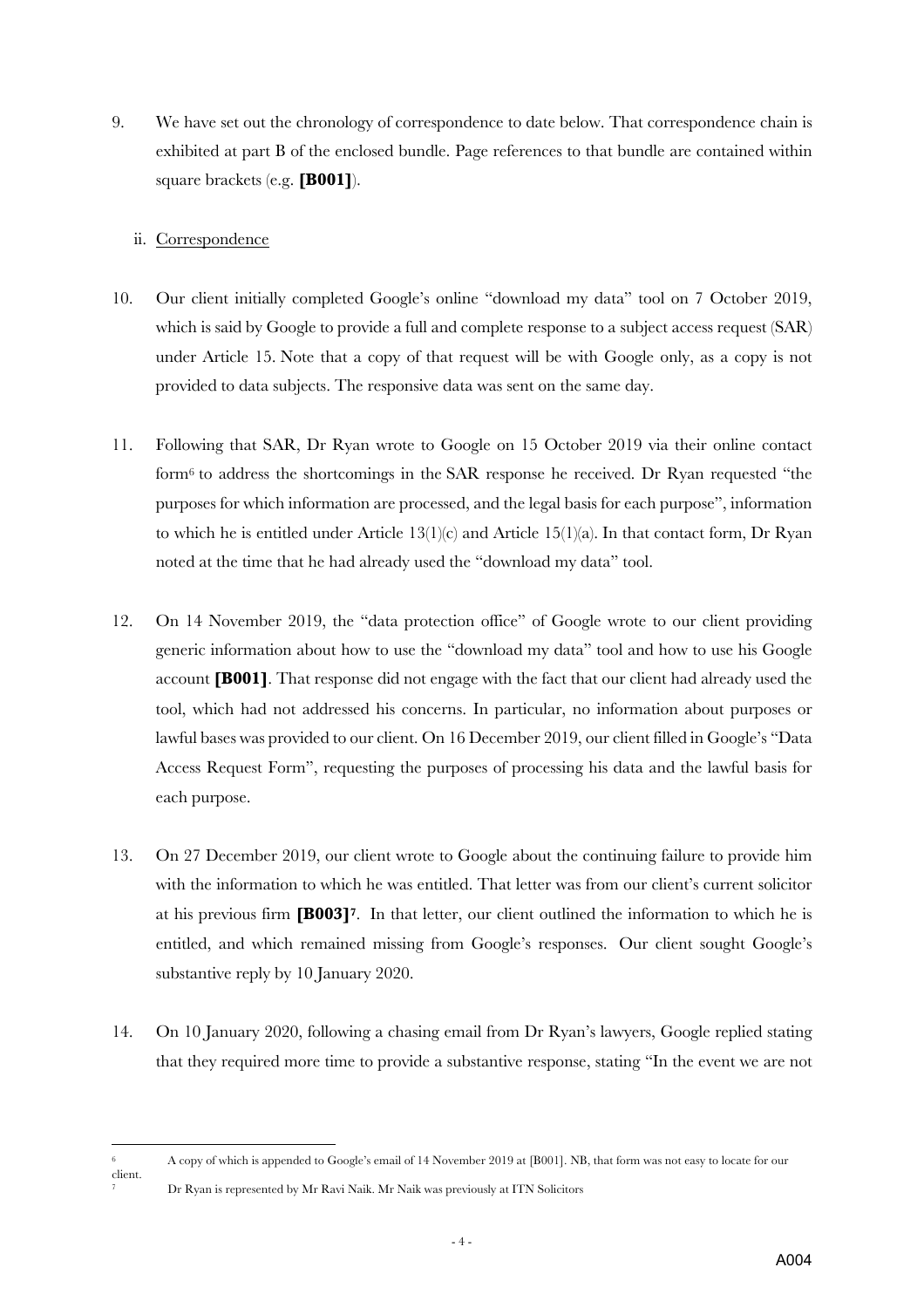in a position to respond by the 16 January 2020 we will notify you in advance of that date" **[B010]**. Google did not reply by 16 January 2020.

- 15. On 17 January 2020, our client wrote to Google8 () to request clarification of when Google would provide the information to our client **[B011]**.
- 16. On 20 January 2020, Google replied by email to our client's letter of 27 December 2019 **[B012 – B013]**. In that response, Google did not provide any further information to our client as requested. Rather, Google referred our client to a series of links on their website, including reference to their privacy policies. Google further suggested that our client complete the "download your data" tool again.
- 17. On 28 January 2020, our client served a pre-action letter to Google outlining the continued failure to provide information to which he was entitled **[B015]**. That letter set out the history of the matter, the requests our client had made and the continued and various breaches of the GDPR by Google. A response was sought within 14 days, to 11 February 2020.
- 18. On 11 February 2020, Google served a response to our client's solicitors stating **[B027]**:

*As a preliminary point please note that we do not agree with your assertions regarding the alleged inadequacy of the Google privacy policy and Google privacy practices generally, and reserve our position accordingly.* 

*In your correspondence of 28 January 2020, you requested on behalf of your client, information regarding the purposes for which Google processes your client's data, the legal basis for such processing as well as a subject access request response. These requests for information were made with reference to previous requests for information made through a Google account. We note your request to be provided with that information directly. However, please note that we are unable to verify the identity of a data subject in relation to a Google account outside of the relevant account (Articles 11(2) and 12(2) GDPR). Accordingly, we have provided additional information in response to the previous requests you referred to directly to the owner of that account by sending an email to that account.*

19. On the same date, Google also emailed our client directly stating (*inter alia*) **[B030]**:

<sup>8</sup> From this firm, Dr Ryan's new legal representatives. As above, Dr Ryan was and remains represented by Mr Naik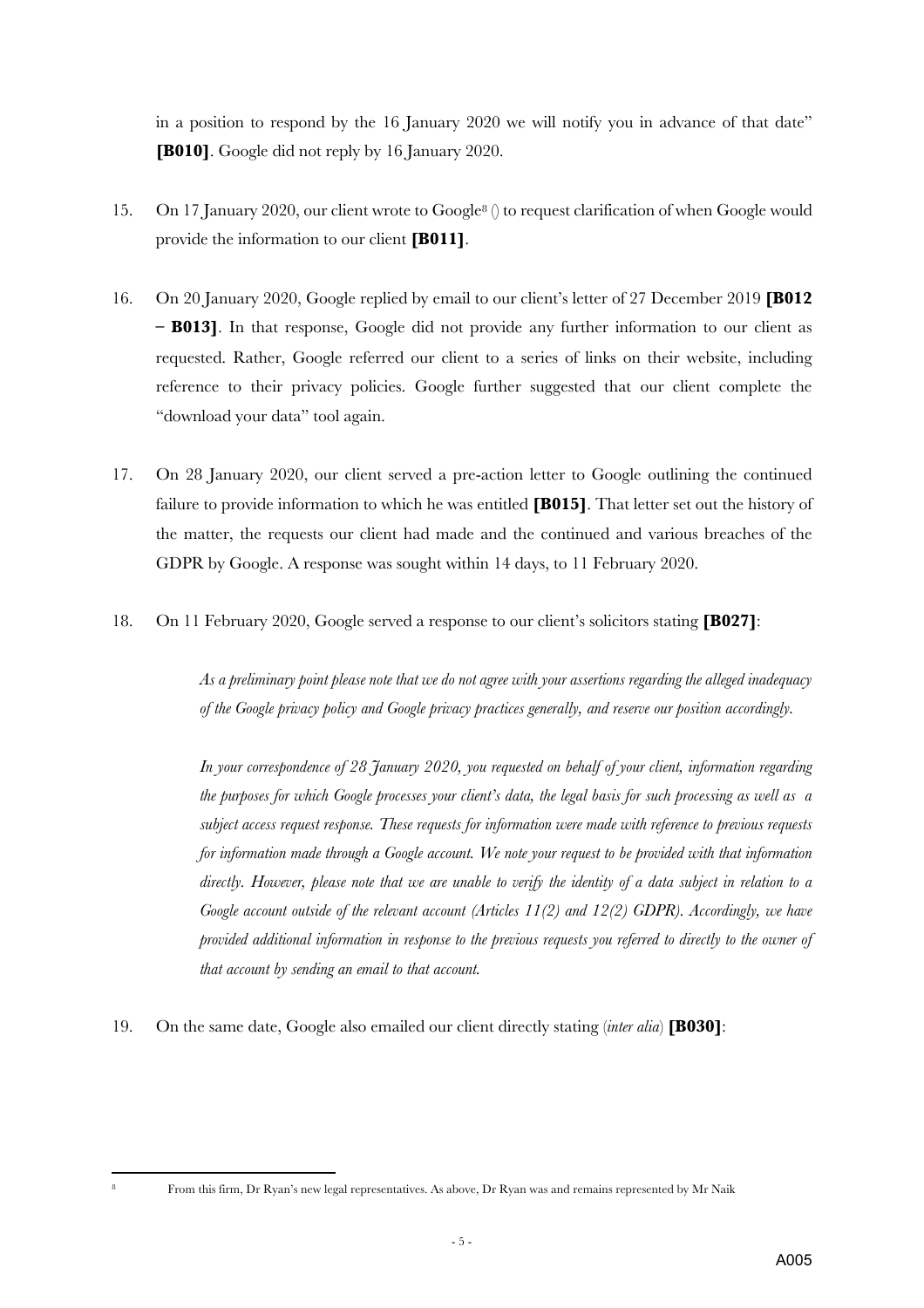*We note your comment that you previously used the download your data tool to download copies of data for certain services. Mr. Naik has requested that we provide related information in addition to the data received through that tool.* 

#### *Legal Bases*

*Regarding the request for the legal bases associated with the processing purposes in the context of those Google services, you can find information on the legal grounds relied upon to legitimize processing in the section "European requirements" of the Google Privacy Policy. This information is provided in line with Art. 13 and 14 GDPR. Please note Article 15(1) of the GDPR does not require a controller to detail those legal bases.*

#### *Processing Purposes*

*The purposes for which data may be processed in the context of those Google services include the purposes detailed in the Appendix. All of the processing purposes are detailed in the Google Privacy Policy.*

*Relying on the Google Privacy Policy to detail the processing purposes in response to an Article 15 request is the most appropriate way to provide such details in line with the requirements of Art 12(1) GDPR, particularly the requirements to provide such information in a concise and easily accessible form, given that a Google account can be used by any user to use any combination of all of the varied services available through that account, all of which are interactive and are used differently and with different settings and through different surfaces by each user from time to time over the lifespan of an account.*

- 20. The email then set out a list of seven purposes under the heading "Appendix": "provide our services"; "maintain and improve our services"; "develop new services"; "provide personalized services, including content and ads"; "measure performance"; "communicate with you"; and "protect Google, our users, and the public".
- 21. On 13 February 2020, our client responded to Google [**B034**]. That response set out the inaccuracies and deficiencies in the responses from Google of 11 February 2020. Our client set out why the Privacy Policies were not sufficient to comply with various aspects of the GDPR. The response further highlighted the inadequacies of the responses received to date and repeated the requests for full substantive responses for Google to be able to demonstrate compliance with the GDPR. Our client made clear that he intended to address this matter to the DPC and therefore requested Google to set out their position to either satisfy our client or allow him to make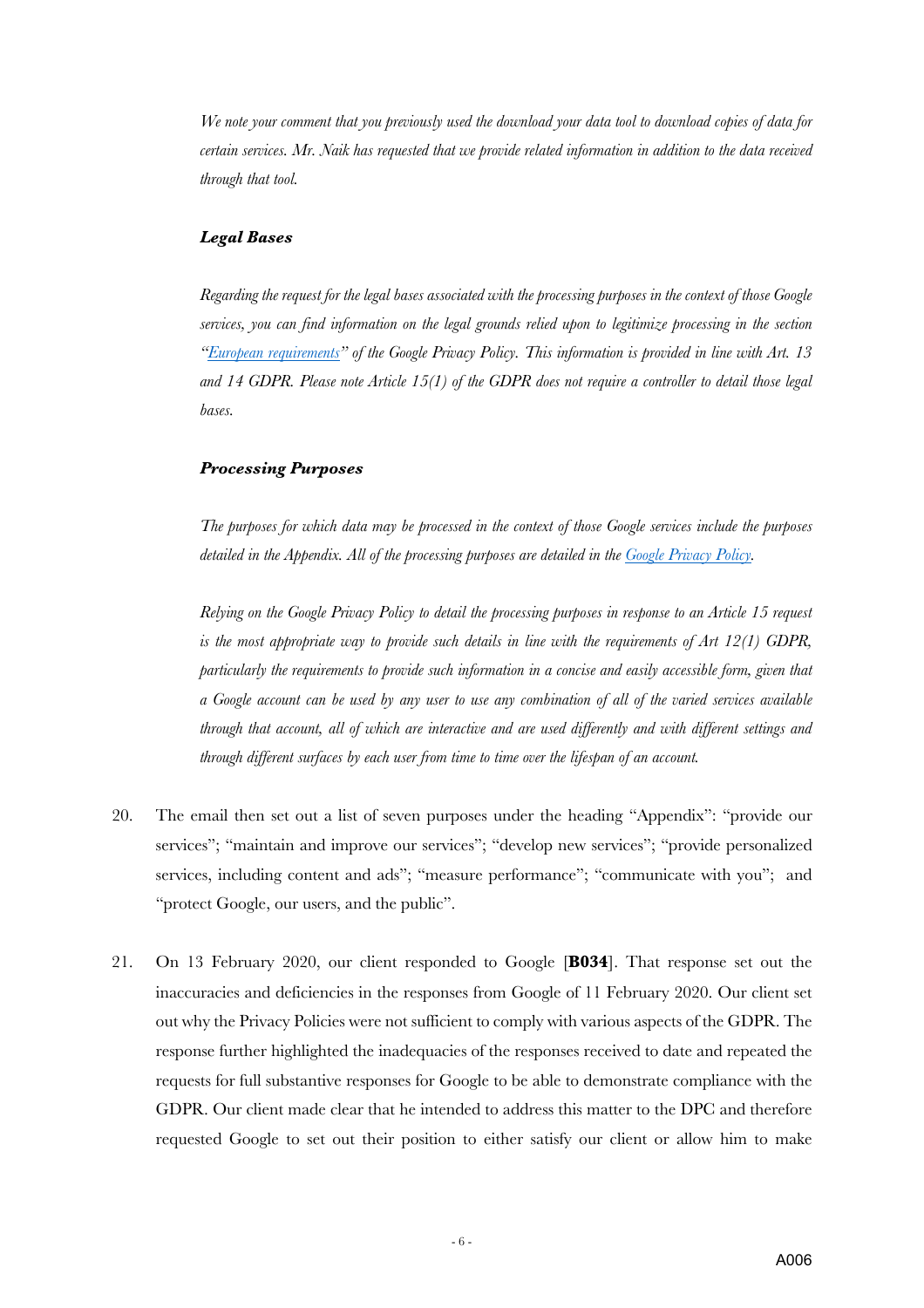informed submissions to the DPC. In those circumstances, it was not appropriate for Google to continue to "reserve their position". A response was sought by 18 February 2020.

22. No response was received by 18 February 2020. A chasing email was sent on 19 February 2020. On 21 February 2020, Google sent an email stating **[B038]**:

*Dear Sirs*

*We refer to your correspondence of 13 and 19 February 2020.* 

*We do not agree with your assertions regarding the alleged inadequacy of the Google privacy policy and Google privacy practices generally, and reserve our position accordingly.* 

*Yours faithfully*

*Google*

23. Thus, Google did not engage with our client's substantive concerns or requests at all. A further response was sent to Google on 24 February 2020 **[B039]**, confirming that our client did not consider these answers as adequate or appropriate. That email made clear that our client would seek redress elsewhere, including from the DPC.

## **C. Grounds of complaint**

**I. Google's current identification of their "purposes" is unlawful**

*Relevant legal principles*

- 24. The obligations on Google to identify their "purposes" are found, in particular, in the following provisions of the GDPR:
	- *i.* The second data protection principle, as contained in Article 5(1)(b), which requires personal data to be "*collected for specified, explicit and legitimate purposes and not further processed in a manner that is incompatible with those purposes… ('purpose limitation')"*;
	- *ii.* The provision of information including "*the purposes of the processing for which the personal data are intended as well as the legal bases for processing*", as per Articles 12(1), 13(1)(c) and  $14(1)(c)$ ; and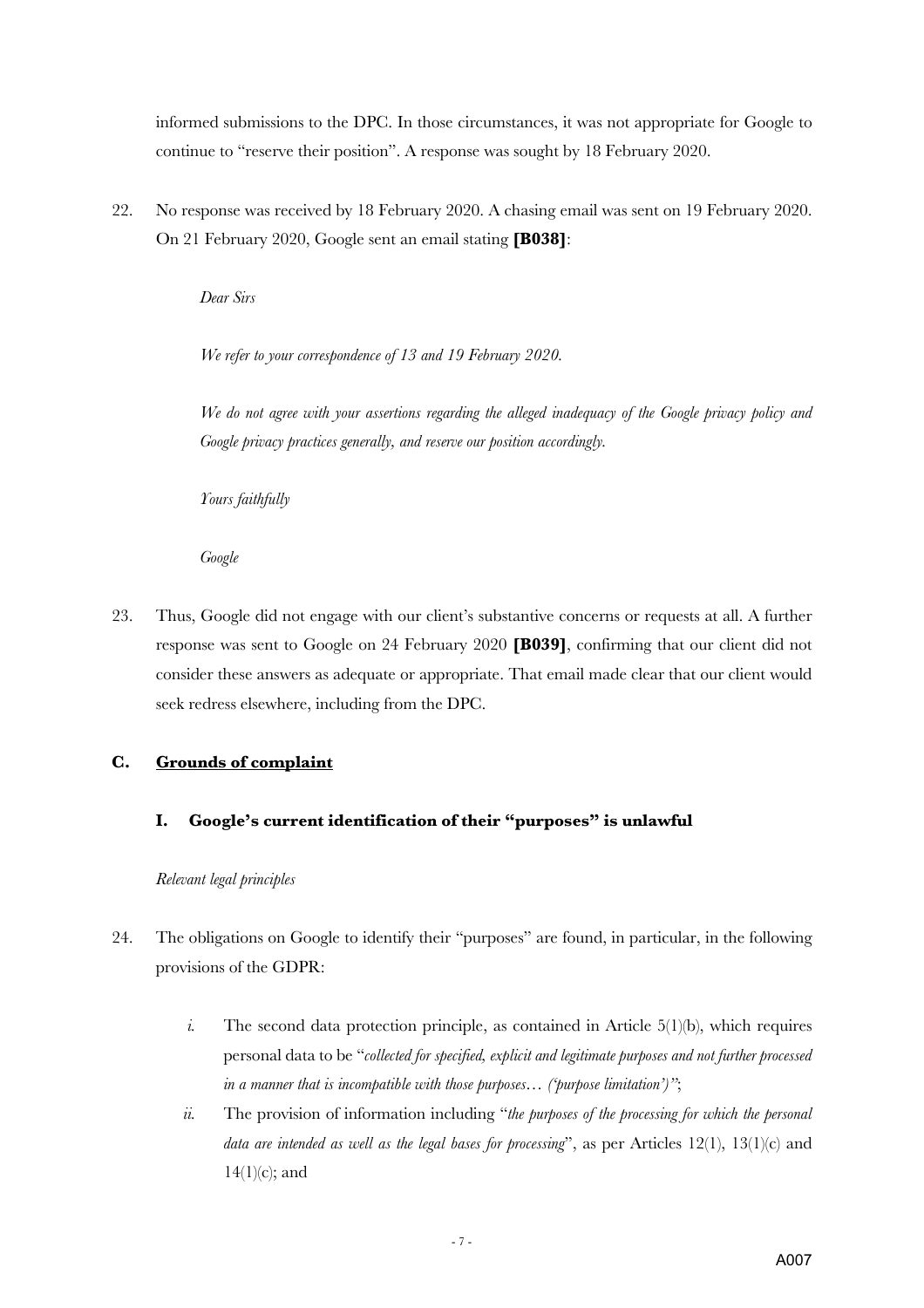*iii.* The right to be told "*the purposes of the processing*" under Articles 12(1) and 15(1)(a).

- 25. Under each of those provisions of the GDPR, Google is required transparently and explicitly specify the purposes for which the data is collected and processed.9 Google have failed to do so.
- 26. Purpose limitation is a fundamental requirement for lawfulness of processing from a human rights perspective. Article 8(2) of the Charter of Fundamental Rights provides that "data must be processed fairly for specified purposes."
- 27. Specification is tied to foreseeability. In Case C-275/06 *Productores de Musica de España (Promusicae) v Telefonica de España* SAU, Advocate General Kokott explained, in respect of a data transfer which interfered with Article 8 ECHR rights, that:

*AG53. Such an interference violates Art. 8 of the ECHR unless it is "in accordance with the law". It must therefore, in accordance with the requirement of foreseeability, be formulated with sufficient precision to enable the citizen to adjust his conduct accordingly. The requirement of foreseeability has found particular expression in data protection law in the criterion—expressly mentioned in Art.8(2) of the Charter—of purpose limitation. Pursuant to the specific embodiment of the purpose limitation criterion in Art.6(1)(b) of Directive 95/46, personal data may be collected only for specified, explicit and legitimate purposes and not further processed in a way incompatible with those purposes.* (Emphasis added)

- 28. Foreseeability is, of course, a well-established principle. For instance, in *Sunday Times v United Kingdom* (1979-80) 2 EHRR 245, the European Court of Human Rights stated that foreseeability requires an individual to "*be able - if need be with appropriate advice - to foresee, to a degree that is reasonable in the circumstances, the consequences which a given action may entail.*" Thus, a data controller should be clear and open about their reasons for obtaining personal data before collection and ensure that what they do with the data is in line with the reasonable expectations of the data subject concerned. In turn, a data subject will have an expectation of how their data will be used and must be able to predict what will occur with their data. Only in this way will legal certainty be preserved.
- 29. This goes hand-in-hand with the principle of transparency, as is apparent from Recital 39 GDPR which states *inter alia:*

Under Article 13(1)(c) and Article 14(1)(c) Google are also required to identity the legal basis for processing. As set out further below, Google fail to do so in their privacy policy and associated documents.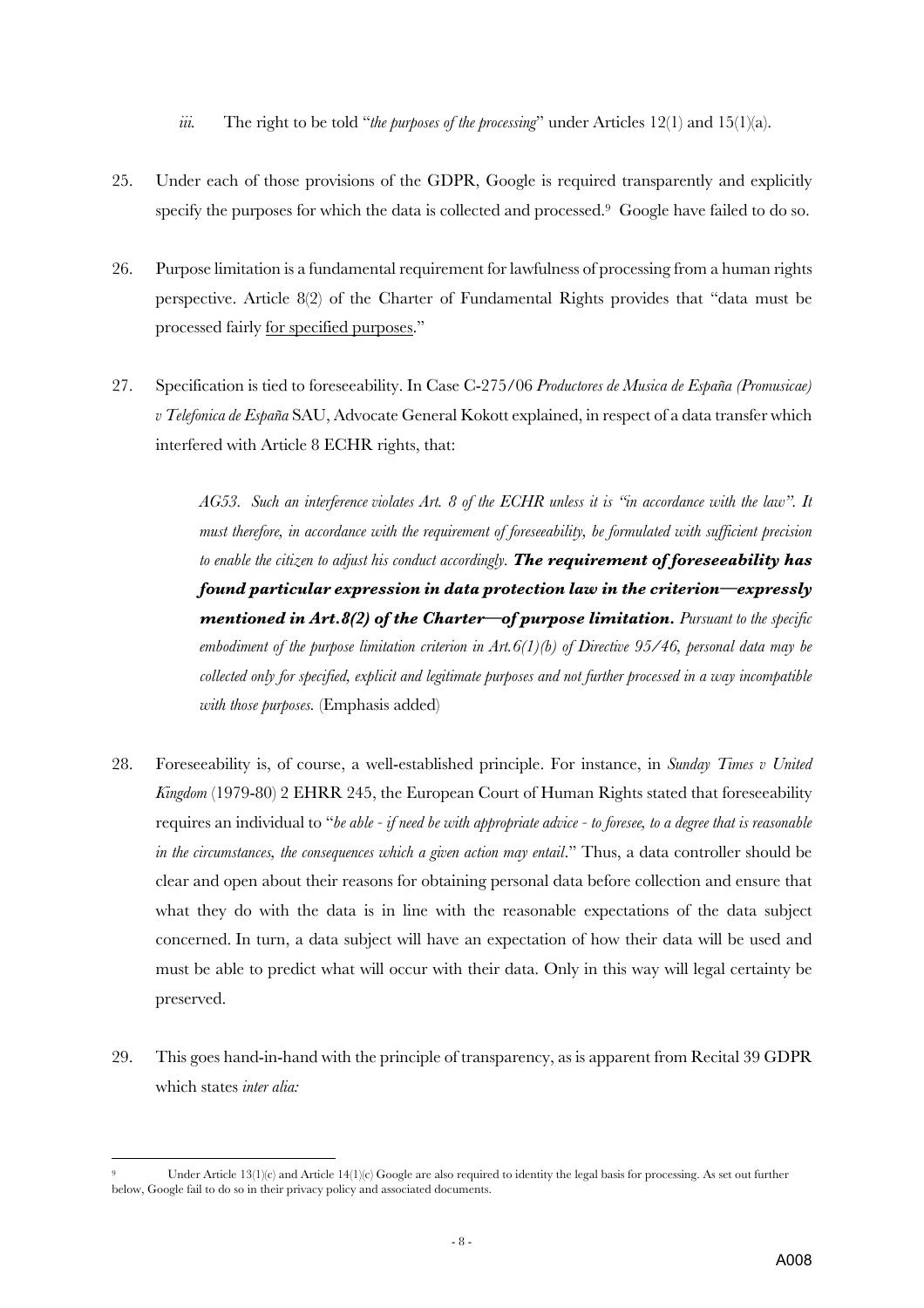*The principle of transparency requires that any information and communication relating to the processing of those personal data be easily accessible and easy to understand, and that clear and plain language be used. That principle concerns, in particular, information to the data subjects on the identity of the controller and the purposes of the processing and further information to ensure fair and transparent processing in respect of the natural persons concerned and their right to obtain confirmation and communication of personal data concerning them which are being processed. Natural persons should be made aware of risks, rules, safeguards and rights in relation to the processing of personal data and how to exercise their rights in relation to such processing. In particular, the specific purposes for which personal data are processed should be explicit and legitimate and determined at the time of the collection of the personal data. The personal data should be adequate, relevant and limited to what is necessary for the purposes for which they are processed.*

- 30. Further, Dr Ryan draws on the Article 29 Working Party Opinion on purpose limitation.10 Of particular relevance are section III.1 and Annex 3 of that Opinion. Dr Ryan emphasises:
	- *i.* In section III.1.1 "*Purposes must be specified*", it is stated that this principle "*lies at the core of the legal framework established for data processing".* As to the level of detail needed, *"a purpose that is vague or general, such as for instance "improving users' experience", "marketing purposes", "ITsecurity purposes" or "future research" will – without more detail – usually not meet the criteria of being "specific"*. Cross-reference is made to examples 7 and 8 in Annex 3 of the Opinion. The Opinion states that a "layered notice" usually works well, and gives the example of additional information being provided on a link. It concludes that "*ultimately… each separate purpose should be specified in enough detail to be able to assess whether collection of personal data for this purpose complies with the law, and to establish what data protection safeguards to apply*".
	- *ii.* In section III.1.2 "Purposes must be explicit", it is explained that this means that the purposes "must be clearly revealed, explained or expressed." Special care is said to be needed in the case of the internet, where there may be a "complex, opaque and ambiguous context". It may also be of assistance to consider the indication from the summary in section II.2.1 that "c*omparing the notion of 'explicit purpose' with the notion of 'hidden purpose' may help to understand the scope of this requirement…".*
	- *iii.* In section III.1.3 "purposes must be legitimate", it is provided that this requirement goes beyond a simple requirement that there be a lawful basis under Article 6. It includes all other provisions of data protection law as well as other applicable laws. For example, were Google's processing to be in breach of competition law, this would render the purpose illegitimate.

<sup>10</sup> Opinion 03/2013 on purpose limitation (2 April 2013) 00569/13/EN WP 203. The Guidance is available here: https://www.pdpjournals.com/docs/88095.pdf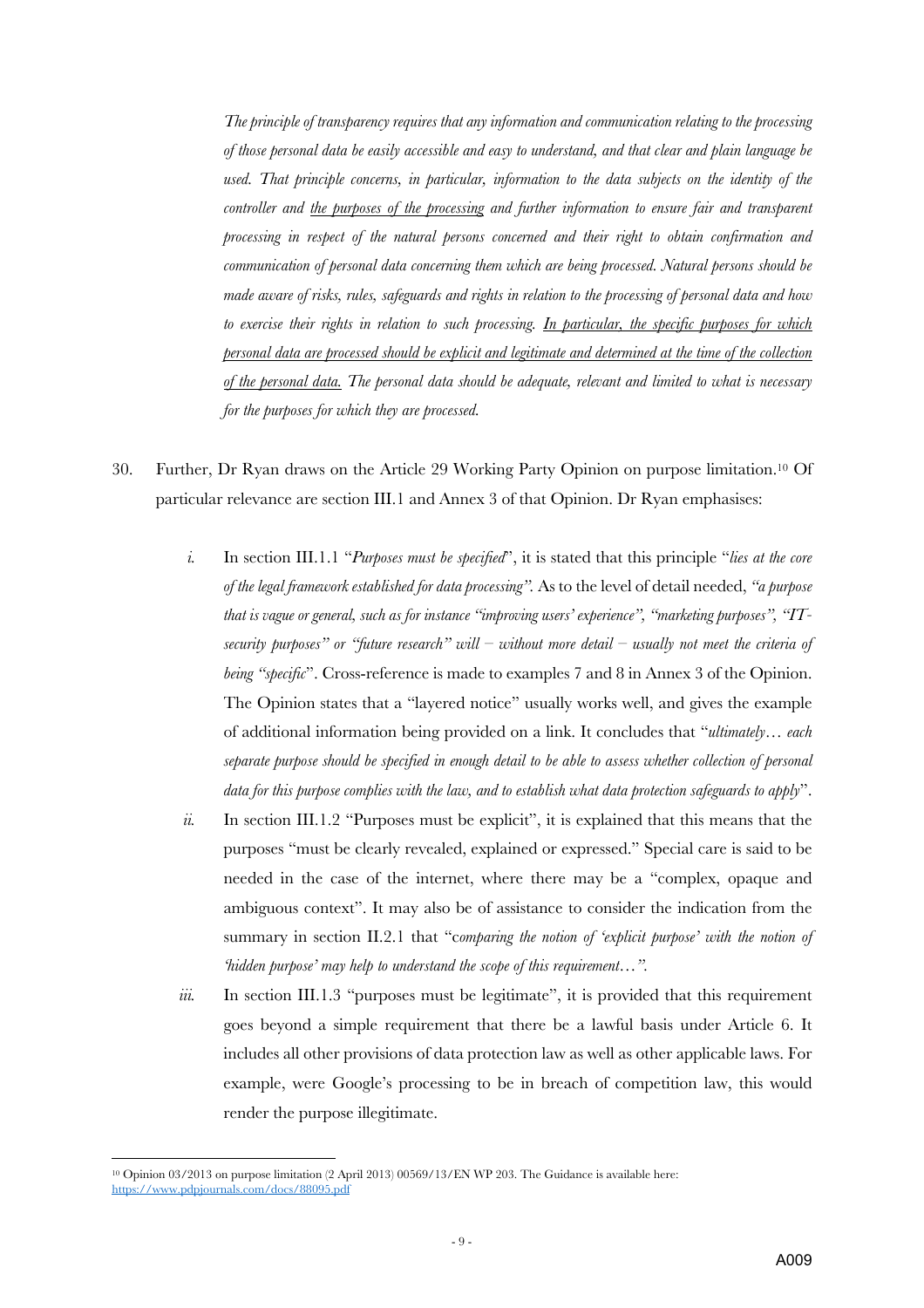- 31. The Article 29 Working Party Guidelines on Transparency11 (Guidelines on Transparency) are also of assistance in this context. They set out in detail the requirements under Article 12, which of course applies to Articles 13-15, but they are equally informative in respect of the "explicit" nature of purpose limitation in Article 5(1)(b). Dr Ryan emphasises in particular:
	- *i. "A central consideration of the principle of transparency…is that the data subject should be able to determine in advance what the scope and consequences of the processing entails and that they should not be taken by surprise at a later point about the ways in which their personal data has been used*." (para 10).
	- *ii. "The "easily accessible" element means that the data subject should not have to seek out the information"*  (para 11).
	- *iii.* It gives the following "*Poor practice examples*" which "*are not sufficiently clear as to the purposes of processing:*
		- *"We may use your personal data to develop new services" (as it is unclear what the "services" are or how the data will help develop them);*
		- *"We may use your personal data for research purposes" (as it is unclear what kind of "research" this refers to); and*
		- *"We may use your personal data to offer personalised services" (as it is unclear what the "personalisation" entails)."*
	- *iv.* It address the format of information provision, suggesting that information should never be more than "two taps away" (para 11 and para 33), and that layered privacy statements/notices "*are not merely nested pages that require several clicks to get to the relevant information*" (para 35). "*The data controller must take active steps to furnish the information in question to the data subject or to actively direct the data subject to the location of it."*

#### *Application to the facts*

- 32. As detailed above, Google places primary reliance on their Privacy Policy (**the Policy**), together with the Google Account dashboard and some unidentified settings in respect of particular products. The Policy is exhibited at [**C001**].
- 33. These sources are inadequate and unlawful.

<sup>&</sup>lt;sup>11</sup> Guidelines on transparency under Regulation 2016/679 (WP260 rev.01)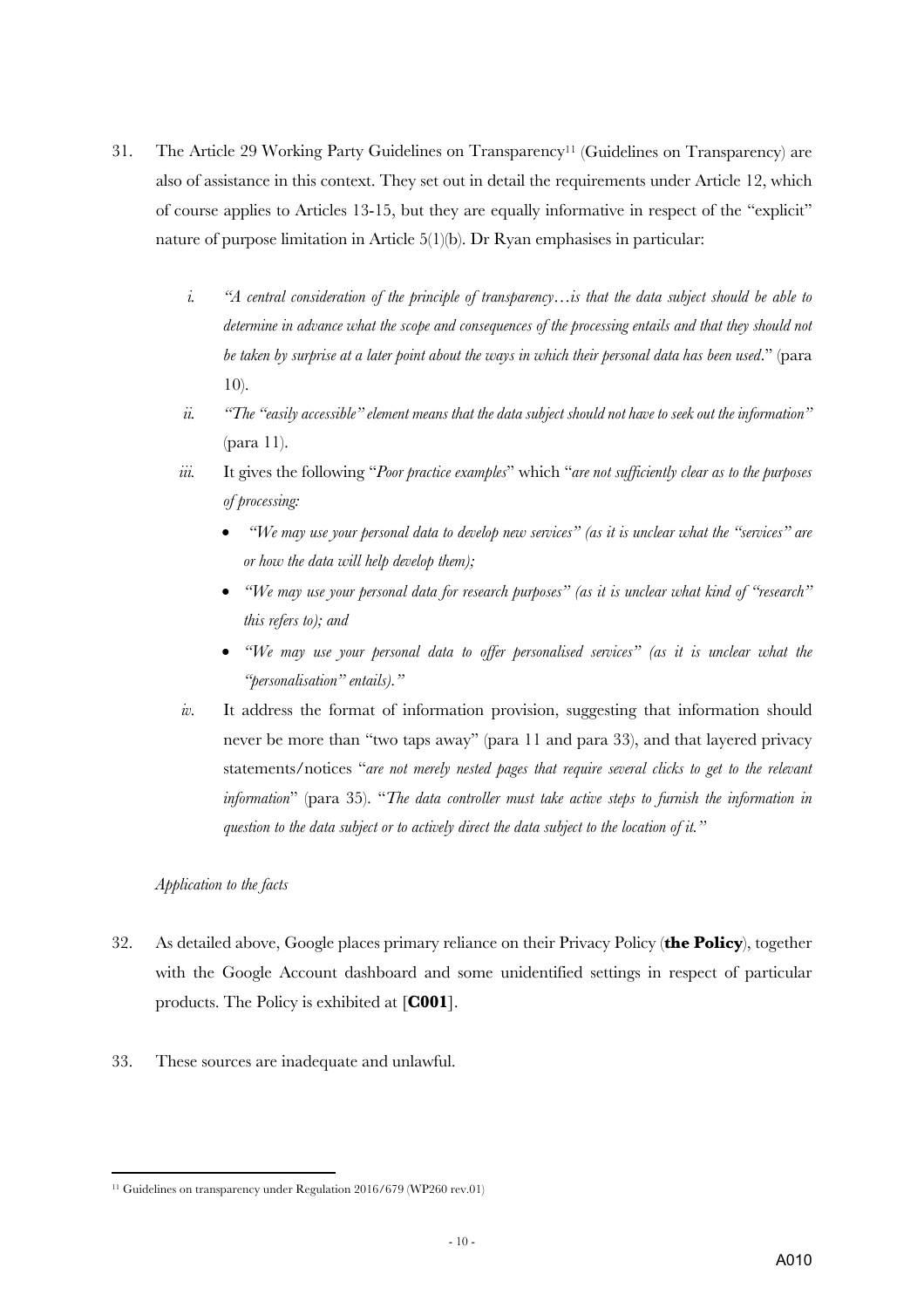- 34. **First**, the purposes identified in the Policy under the heading "We use the information we collect from all our services for the following purposes" (and set out again in the email of 11 February 2020 from Google) are hopelessly vague and *un*specific. They are as follows: (1) Provide our services (2) Develop new services (3) Provide personalized services, including content and ads (4) Measure performance (5) Communicate with you; and (6) Protect Google, our users, and the public. They bear a clear resemblance to the examples of bad practice provided in the Article 29 Working Party opinion and guidelines. Google is not assisted by the examples given under each heading in the opinion and guidelines (at para 31(iii) above), which are indicative only:
	- *i.* For instance, in the "develop new services" section of the Policy, Google state:

*"We use the information we collect in existing services to help us develop new ones. For example, understanding how people organized their photos in Picasa, Google's first photos app, helped us design and launch Google Photos."* 

No further information is provided.

- *ii.* To take another instance (of which there are numerous), in the "Provide personalized services, including content and ads" section, Google state that they "may also show you personalized ads based on your interests." The term "personalized ads" links to a further page, entitled "Why you're seeing an ad". No further information concerning the purposes of processing are provided on that page.
- 35. **Secondly,** it is not apparent from the Policy which activity, product or interaction is covered by which purpose. It is therefore difficult (if not impossible) to decipher if and when a particular purpose applies, for example, to data collected or processed in the context of YouTube, Authorised Buyers or Maps etc. For a data subject who wishes to make an informed decision about a particular interaction with Google, this is hopeless. Indeed, it is impossible to know what "Google" means at any given moment of the Policy as it covers so many products and activities. Google is an ill-defined catch all for such broad processing activities. Nevertheless, the result is data falling into the Google system to be used by a variety of Google businesses and offerings for unspecified purposes.
- 36. **Thirdly,** the Policy itself contains links to external policies and procedures. Google's identification of purposes is disjointed and disparate across several links and websites, which in turn means that the average user cannot navigate through them to control their data. It is not clear how those various policies interact or operate. This is *not* an example of a good practice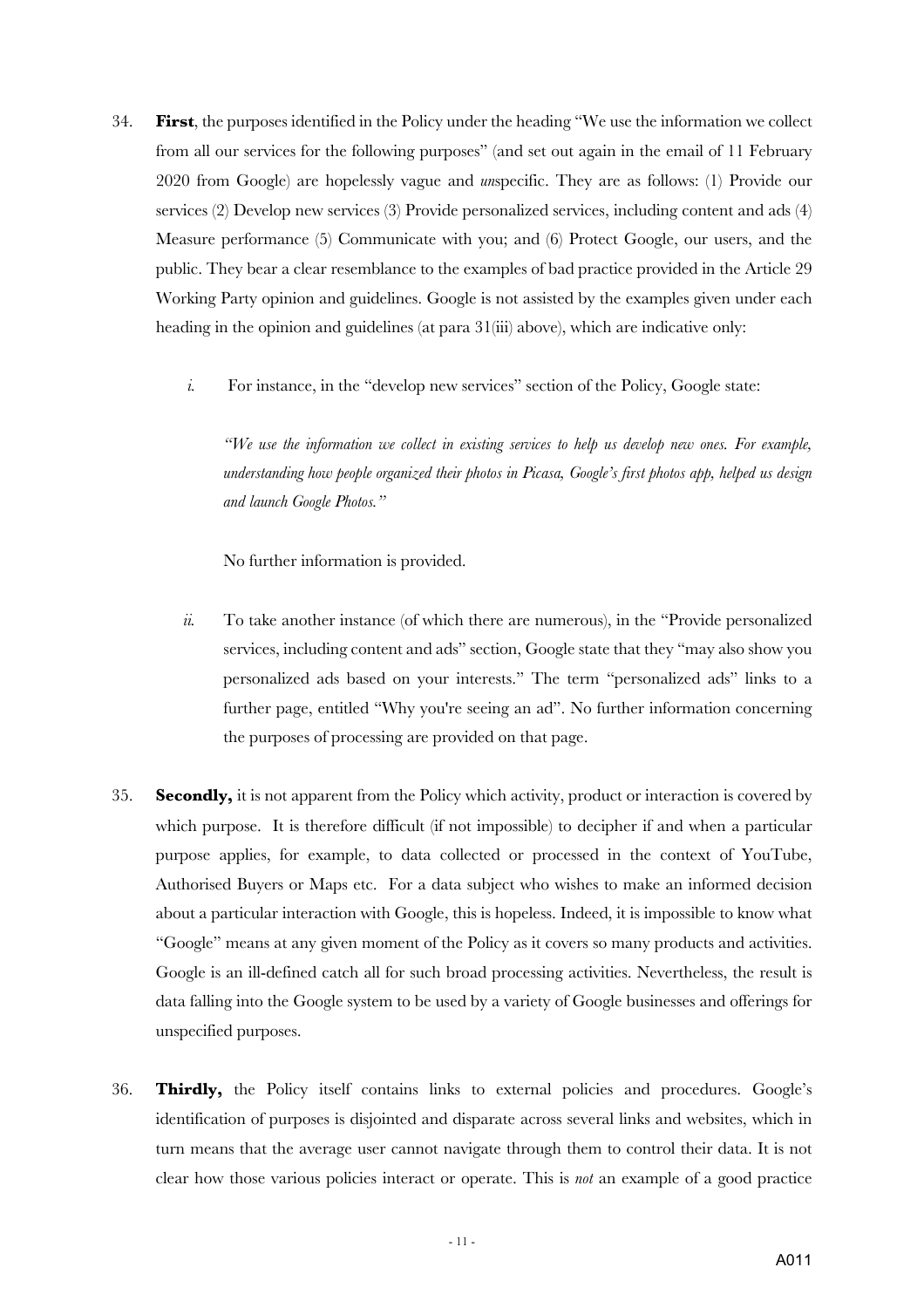"layered" privacy notice. Rather, there is no possible way a data subject can navigate between all the disparate links and sources to understand the totality of what Google do with their data or how to exercise data rights. Rather, for a user to even attempt to understand and navigate the available policies and procedures to control the use of their data, a data subject would have to navigate between numerous, unconnected, websites. Those websites and sources are often not linked, in turn making the navigation unworkable. Even after completing these arduous steps, a data subject would not have a complete picture of Google's processing purposes.

37. **Fourthly,** even if the data subject manages to locate the relevant policy for a particular activity, there is often insufficient specificity of purpose at that level. By way of example, there has been much press coverage of the concerns around what happens with location data.12 The specific policy on location data is available here: https://policies.google.com/technologies/locationdata. When considered with the Policy and wider terms, it is still not clear what purposes location data is collected for, as there is no specificity in this location policy. The totality of the information available on the purposes for collecting data within that location policy is as follows:

> *From driving directions, to making sure your search results include things near you, to showing you when a restaurant is typically busy, location can make your experiences across Google more relevant and helpful. Location information also helps with some core product functionality, like providing a website in the right language or helping to keep Google's services secure.*

- 38. This is not sufficiently precise for a data subject to understand what will occur with their location data nor what data is strictly necessary to provide, for instance, the service of showing a person where they are on a map. Despite the possibility of uncovering some basic information when signing up (for instance if a person notices and clicks a "More Information" link<sup>13</sup>, and then further studiously examines Google's statements), it is still not clear exactly how data collected from one Google product such as Maps will then be used by other products, such as advertising. In turn, a data subject cannot know the purposes for which Google collect data.
- 39. **Fifthly**, on sign-up to a Google account, a data subject is not given sufficient information to understand what will happen to their data (or even what data will be collected). We enclose an overview of the sign-up process, which illustrates the hopelessness for a data subject to understand the express purposes of processing their data and the related legal bases [**D060**].

<sup>12</sup> See: https://www.nytimes.com/interactive/2018/12/10/business/location-data-privacy-apps.html

<sup>13</sup> See [D060]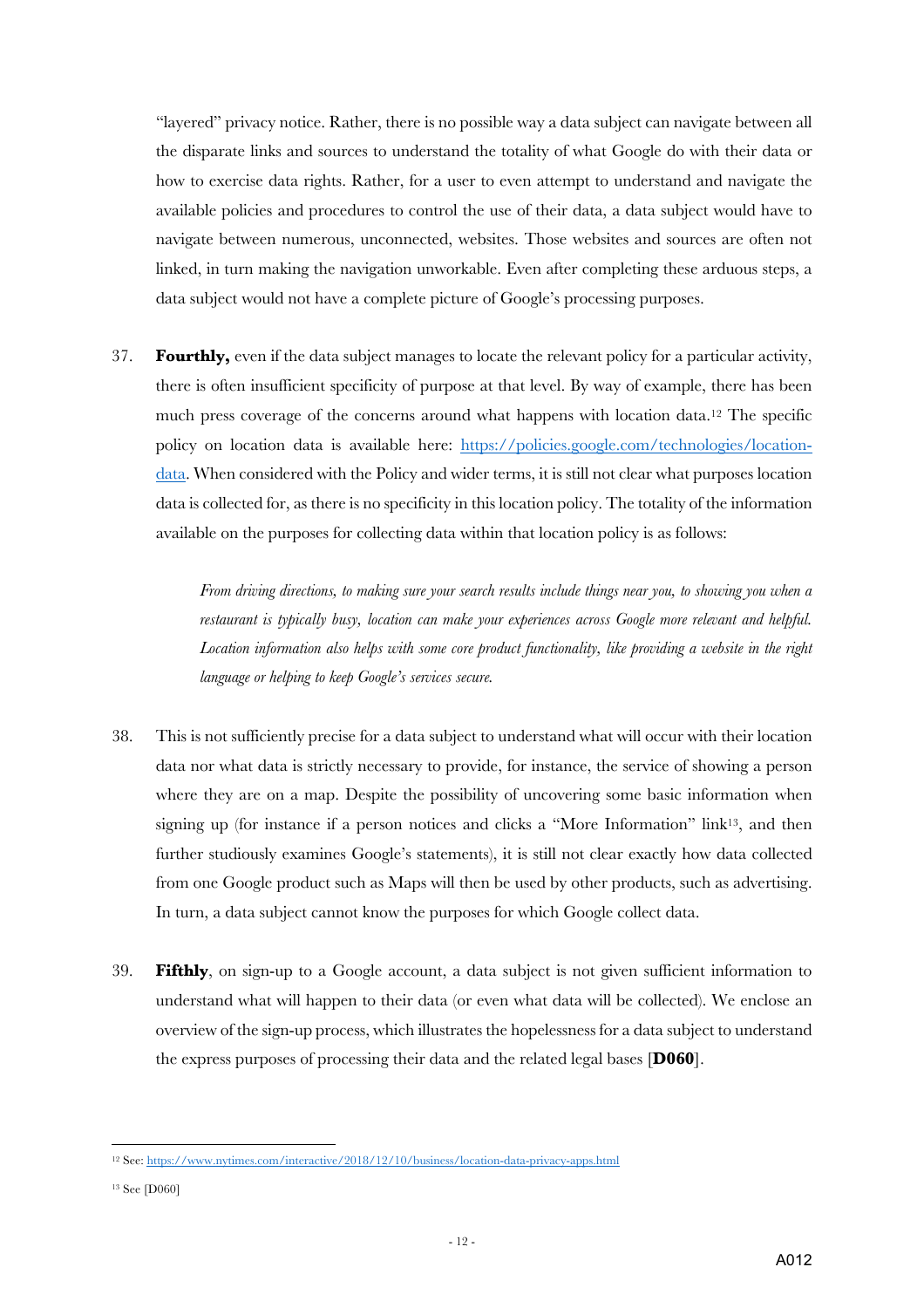- 40. **Sixthly**, in an effort to understand the various processing activities undertaken by Google, Dr Ryan has analysed a variety of sources and documents to understand the processing purposes undertaken by Google. This required navigating between numerous disparate sources to even begin to understand what Google are doing. That analysis in enclosed by way of a table, available at page [**D001**] of the bundle. It indicates hundreds of purposes, compared to the six listed on the Google Policy. Some of those purposes identified in the analysis are not detailed within the Policy, or linked to the Policy. In particular, some of the purposes have been obtained from sources extraneous to Google or the Policy such as submissions to the Subcommittee on Antitrust, Commercial and Administrative Law of the U.S. House Committee on the Judiciary. Dr Ryan had to navigate between numerous sources, which took many weeks work. An average data subject could not conduct such an exercise. Despite that undertaking, our client could still not understand all the purposes and legal bases, and in part the table is based on inference and simply doing the best he could with the information available. This is unacceptable and betrays any suggestion that the Policy is adequate.
- 41. Indeed, on the "activity on other sites and apps" section of the Policy, it is stated that Google will take data both from within Google and from external sources, from websites and apps that Google does not own. Thus, these problems extend to virtually all of a person's online activity.14 Dr Ryan is therefore understandably concerned that his data enters an internal free-for-all within Google, as there is simply inadequate transparency about what happens with data once it enters the wider Google system, from within and outside of Google's services.
- 42. **In conclusion,** in breach of their obligations under Articles 5(1)(b), 12(1), 13(1)(c), 14(1)(c) and  $15(1)(c)$ , Google have failed to identify the purposes for which they collect and process Dr Ryan's data in a sufficiently specified, explicit and transparent manner.
- 43. Dr Ryan notes in this regard that, as the DPC will be aware, these conclusions accord with the Decision of the Restricted Committee of the French *Commission Nationale de L'Informatique et de Libertés* SAN-2019-001 [**A017**]. In section 4 of that Decision (paragraphs 86-128), the Committee found that Google LLC had breached Articles 12 and 13 GDPR. In particular, it held that the relevant information was excessively spread out across several documents (paragraph 97) and difficult to find (paragraph 101). Further, the information provided was insufficiently clear and

<sup>&</sup>lt;sup>14</sup> "This activity might come from your use of Google services, like from syncing your account with Chrome or your visits to sites and apps that partner with Google. Many websites and apps partner with Google to improve their content and services. For example, a website might use our advertising services (like AdSense) or analytics tools (like Google Analytics), or it might embed other content (such as videos from YouTube). These services may share information about your activity with Google and, depending on your account settings and the products in use (for instance, when a partner uses Google Analytics in conjunction with our advertising services), this data may be associated with your personal information." See: https://policies.google.com/privacy#footnote-other-sites and https://policies.google.com/technologies/partner-sites.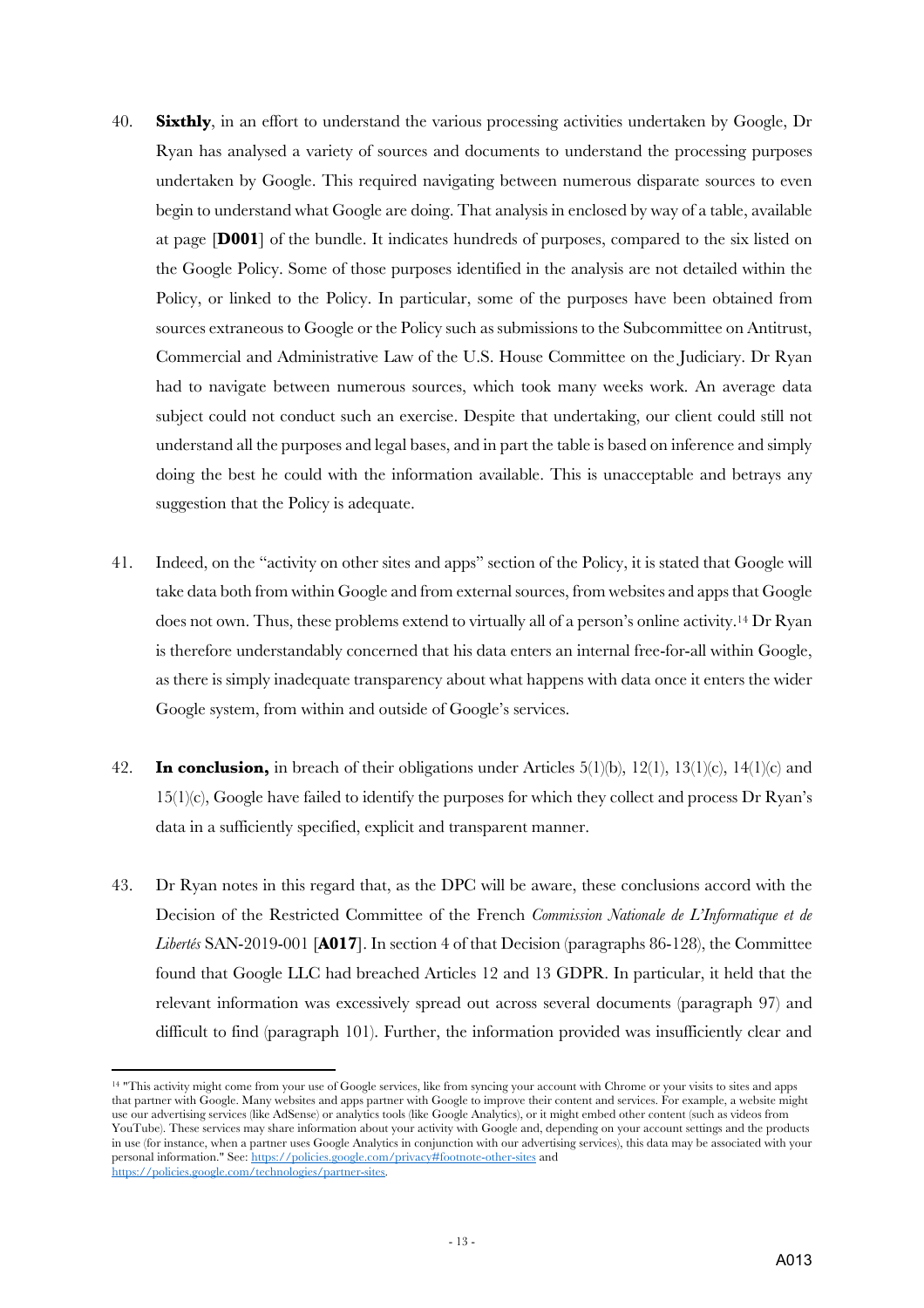intelligible, and did not allow users to sufficiently understand the particular consequences of the processing for them (paragraphs 110 and 111). These conclusions are entirely correct.

## **II. Google's current failure to identify the legal basis for processing is unlawful**

- 44. Under Articles 13(1)(c) and 14(1)(c) (but not under Article 15(1)(a)), Google are also obliged to identify the legal basis for processing. As set out in the Transparency Guidelines (p.35), this means that "the relevant legal basis relied upon under Article 6 must be specified".
- 45. Google's Policy fails to meet these requirements.
- 46. **Firstly**, Google provide a (flawed) list of legal bases within a section of the policy entitled "compliance and cooperation with regulators", under a sub-heading "European requirements". It is not clear on the face of the Policy or the contents page that the legal bases are contained within that section.
- 47. **Secondly**, the legal bases are generic and not tied to individual processing activities. That section of the Policy provides generic information about the lawful bases, rather than providing legal bases for *each* specific purposes of processing.
- 48. **Thirdly**, the bases are themselves described in indicative terms *only*. So, for example:
	- *i.* Google state that they rely on consent as a legal basis. The Policy states that they "ask for [a data subject's] agreement to process [their] information for specific purposes" but at no stage are those purposes explained. It is said "*For example, we ask for your consent to provide you with personalized services, such as ads based on your interests. We also ask for your consent to collect your voice and audio activity for speech recognition. You can manage these settings in your Google Account.*" It is not explained what "personalised services" or "ads based on your interests" mean nor is a data subject told what data is processed thereunder. Further, the use of the phrase "such as" caveats the sentence so that it is not exhaustive. In turn, a data subject cannot foresee what will happen to their data (either the purposes or the processing activities). Thus, those processing purposes are not "specific".

The Google Account settings also do not provide this information with sufficient specificity, as those settings only relate to generic matters such as "Web & App Activity" which is then said to cover "*activity from sites, apps, and devices that use Google services, including*", with some broad examples then provided. A link to a "further information"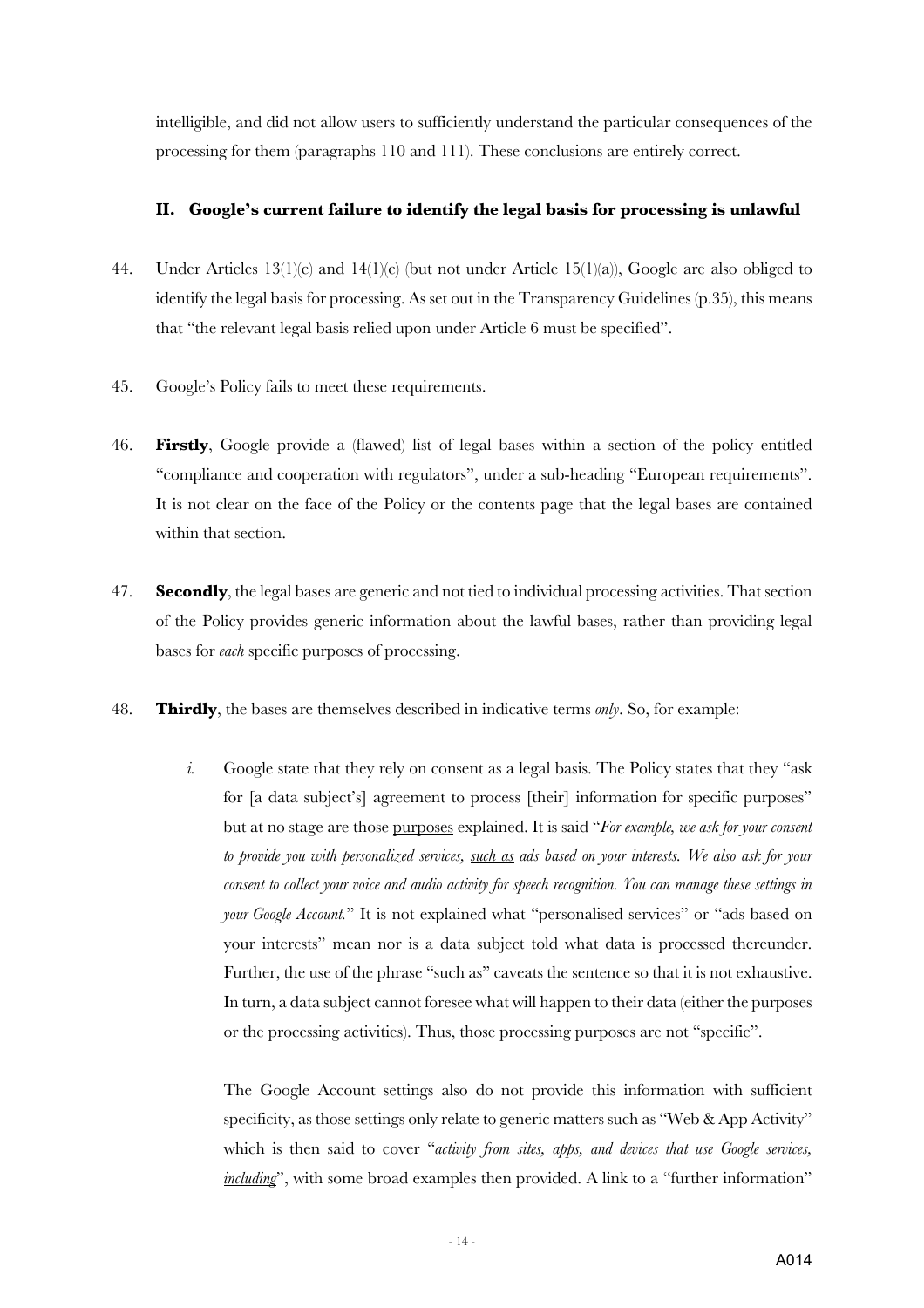section is provided. However, that link is again on generic terms. Thus, at no stage is a data subject able to give "freely given, specific, informed and unambiguous indication of [their] wishes"15, as they do not know the exact processing purposes they are consenting to.

In sum, a data subject cannot know what they are consenting to in this category or any category at all through the activity controls.

*ii.* Google state that they rely on "legitimate interests", but they say "this means we process your information "for things like", with some broad examples then provided. Our client cannot – nor could anyone looking at the Policy – fathom the purposes to which legitimate interests relate.

# **III. Google's failures to identify the purpose of (and legal basis for) processing will give rise to consequential infringements of the GDPR**

- 49. As a consequence of Google's failure to specify the explicit limited purpose for processing Dr Ryan's data in a transparent way (and to identify the legal basis for that processing), there will be infringements of various obligations under the GDPR. Four examples are given here (which the DPC is asked to investigate and determine), but this is not an exhaustive list.
	- *i. Firstly*, there will have been inadequate identification of the "specific purposes" for which consent is given under Article  $6(1)(a)$  and Article 7, where that is the relevant lawful basis for processing pursuant to Article  $5(1)(a)$ .
	- i. *Secondly*, there will have been inadequate identification of the "purposes of the legitimate interests pursued by the controller" under Article  $6(1)(f)$ , where that is the relevant lawful basis for processing pursuant to Article 5(1)(a).
	- ii. *Thirdly*, there will have been inadequate identification of the processing purposes by reference to which the data minimisation, accuracy and storage limitation principles are to be assessed, as per Article  $5(1)(c)$ , (d) and (e).
	- iii. *Fourthly*, there will not have been explicit consent by the data subject to the processing of special category data "for one or more specified purposes" pursuant to Article 9.

<sup>15</sup> As required pursuant to Article 4(11)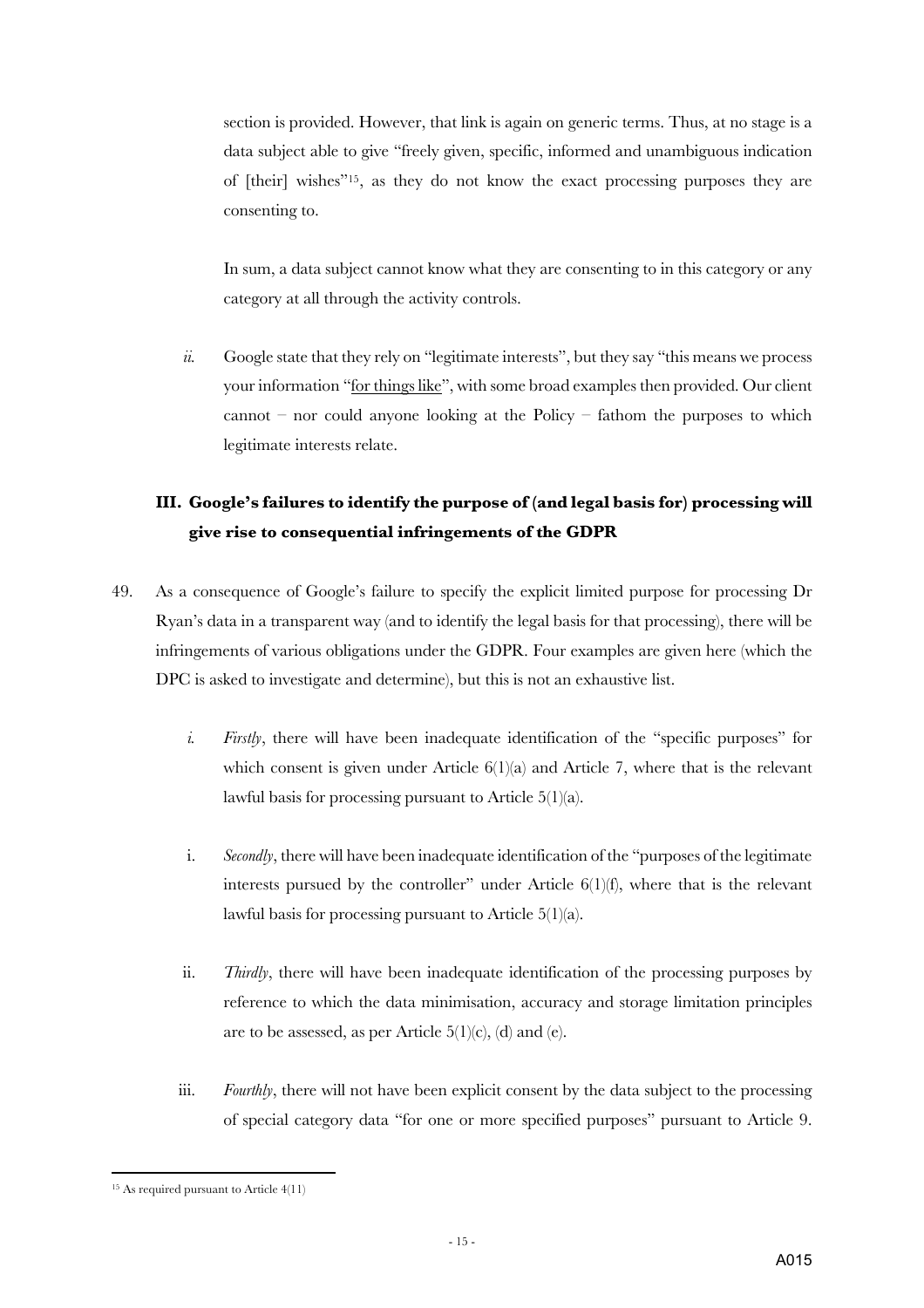This is particularly concerning when considering the sensitivity of the data involved. As the 2013 Opinion states, 'the more sensitive the information involved, the narrower the scope for compatible use would be'.

50. Dr Ryan stands ready to assist with more detailed submissions in regard to these additional matters, if helpful to the DPC.

#### **D. Actions which Dr Ryan asks the DPC to take**

- 51. The DPC is invited to exercise all its powers under Part 6 of the DPA2018 with respect to this complaint.
- 52. In particular and as a primary matter, however, Dr Ryan asks that Google be compelled to provide Dr Ryan with a full and complete list of the purposes for which his data has been collected and processed. This is his entitlement under Article 15(1)(a) GDPR. Dr Ryan also asks that he be provided with the relevant legal basis for each instance of processing, as should have been provided to him under Articles 13(1)(c) and 14(1)(c). The DPC should, if necessary, file an enforcement notice to Google to provide our client with a full and complete response to his subject access request. That enforcement notice should require provision of all information to which our client is entitled under Article 15 GDPR, including specified purposes for collection of his personal data. That notice should also require Google to provide our client with the lawful basis for each processing activity being undertaken. Such a notice should be served pursuant to section 109 (5)(d) DPA.
- 53. Further, the DPC should consider an audit of Google's processing activities to be able to satisfy itself of compliance with Article 5(1)(b), so that all processing activities by Google are made clear to the DPC and to the public. This audit is necessary to understand if Google's processing purposes are lawful, transparent, fair, retained for only as long as is necessary and satisfy Article  $5(1)(b)$ .
- 54. In any event, once that compliant list of purposes and legal bases has been provided, both the DPC and Dr Ryan will be in a position to consider the lawfulness of the data collection and processing which Google is in fact undertaking. Indeed, the very purpose of the information and transparency requirements of the GDPR is to allow a data subject (and indeed the DPC) to make such an assessment. It may well be the case that, following receipt of this information, Dr Ryan seeks to make further submissions in respect of Google's collection and processing of his personal data. Ultimately, Dr Ryan will ask the DPC to make such order as is necessary to ensure that